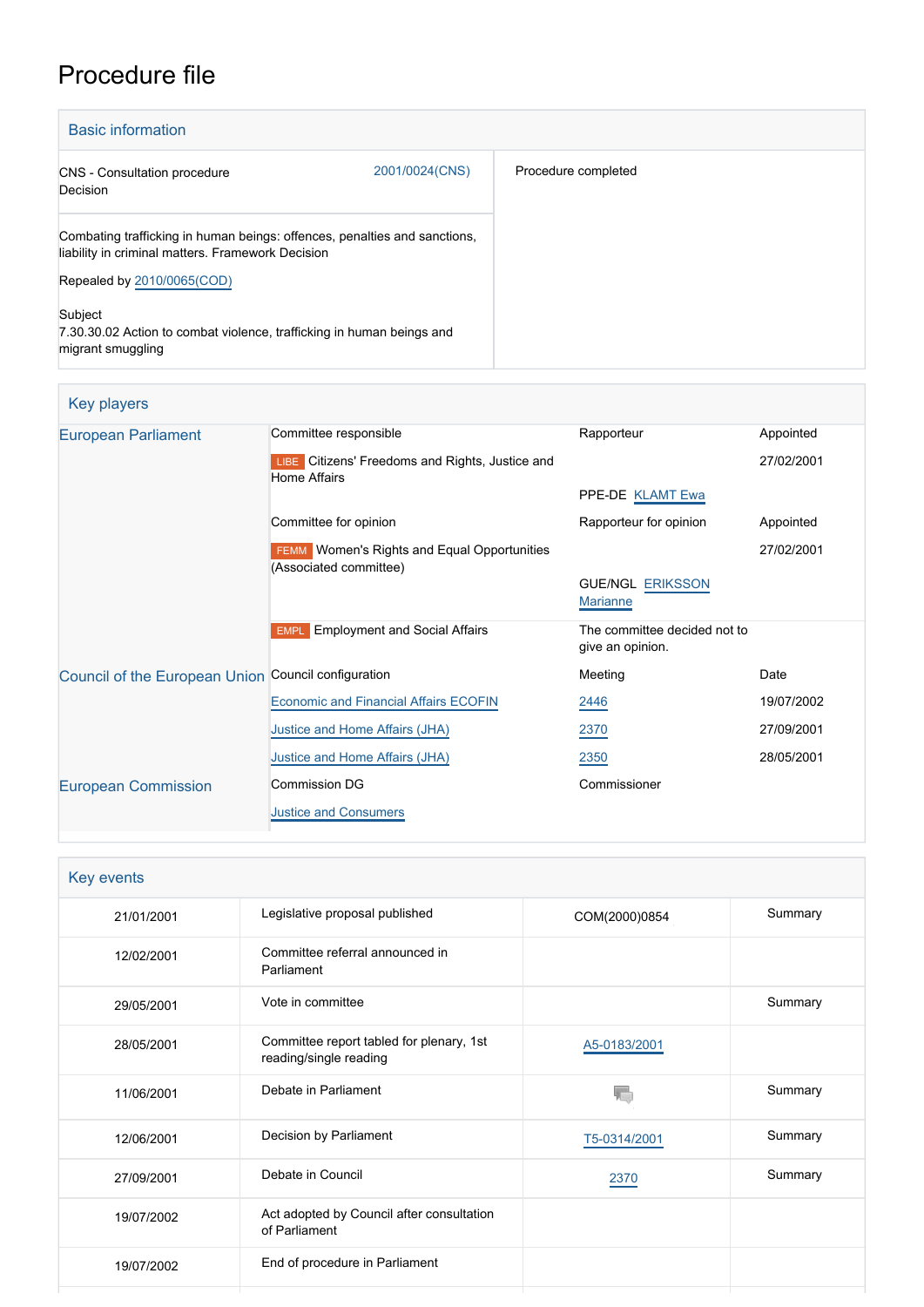| <b>Technical information</b> |                                                                                                                                                                                                     |
|------------------------------|-----------------------------------------------------------------------------------------------------------------------------------------------------------------------------------------------------|
| Procedure reference          | 2001/0024(CNS)                                                                                                                                                                                      |
| Procedure type               | CNS - Consultation procedure                                                                                                                                                                        |
| Procedure subtype            | Legislation                                                                                                                                                                                         |
| Legislative instrument       | Decision                                                                                                                                                                                            |
|                              | Repealed by 2010/0065(COD)                                                                                                                                                                          |
| Legal basis                  | Rules of Procedure EP 57; Treaty on the European Union (after Amsterdam)<br>M 029; Treaty on the European Union (after Amsterdam) M 034-p2; Treaty<br>on the European Union (after Amsterdam) M 031 |
| Stage reached in procedure   | Procedure completed                                                                                                                                                                                 |
| Committee dossier            | LIBE/5/14382                                                                                                                                                                                        |

#### Documentation gateway

| Legislative proposal                                               |             | COM(2000)0854                                          | 22/01/2001 | <b>EC</b> | Summary |
|--------------------------------------------------------------------|-------------|--------------------------------------------------------|------------|-----------|---------|
| Committee draft report                                             |             | PE302.228                                              | 03/04/2001 | EP        |         |
| Amendments tabled in committee                                     |             | PE302.228/AM                                           | 08/05/2001 | EP        |         |
| Committee opinion                                                  | <b>FEMM</b> | PE298.114/DEF                                          | 28/05/2001 | EP        |         |
| Committee report tabled for plenary, 1st<br>reading/single reading |             | A5-0183/2001                                           | 29/05/2001 | EP        |         |
| Text adopted by Parliament, 1st<br>reading/single reading          |             | T5-0314/2001<br>OJ C 053 28.02.2002, p.<br>0024-0114 E | 12/06/2001 | EP        | Summary |
| Committee of the Regions: opinion                                  |             | CDR0087/2001<br>OJ C 357 14.12.2001, p. 0041           | 14/06/2001 | CofR      |         |
| Follow-up document                                                 |             | COM(2006)0187                                          | 02/05/2006 | <b>EC</b> | Summary |

#### Additional information

European Commission **[EUR-Lex](http://ec.europa.eu/prelex/liste_resultats.cfm?CL=en&ReqId=0&DocType=CNS&DocYear=2001&DocNum=0024)** 

#### Final act

 [Decision 2002/629](https://eur-lex.europa.eu/smartapi/cgi/sga_doc?smartapi!celexplus!prod!CELEXnumdoc&lg=EN&numdoc=32002D0629) [OJ L 203 01.08.2002, p. 0001-0004](https://eur-lex.europa.eu/JOHtml.do?uri=OJ:L:2002:203:SOM:EN:HTML) Summary

# Combating trafficking in human beings: offences, penalties and sanctions, liability in criminal

matters. Framework Decision

PURPOSE : to present a proposal for a Council Framework Decision on combating trafficking in human beings. CONTENT : on 24 February 1997 the Council adopted a Joint Action 97/154/JHA concerning action to combat trafficking in human beings and sexual exploitation of children. Through the Joint Action, the Member States undertook to review their existing laws with a view to providing that trafficking in human beings and the sexual exploitation of children were criminal offences. Since the adoption of the Joint Action in 1997, actions and initiatives against trafficking in human beings have developed considerably in number and in substance at the level of the European Union, however continuing divergence of legal approaches in the Member States clearly demonstrates the need for further action against the menace of trafficking. The Commission believes that a further response to the issue is required at EU level. Therefore, it proposes that the use of a Framework Decision, an instrument introduced by the Amsterdam treaty, will reinforce a common approach of the EU in this area and fill gaps in existing legislation. The proposal also includes provisions on horizontal judicial issues such as jurisdiction and cooperation between Member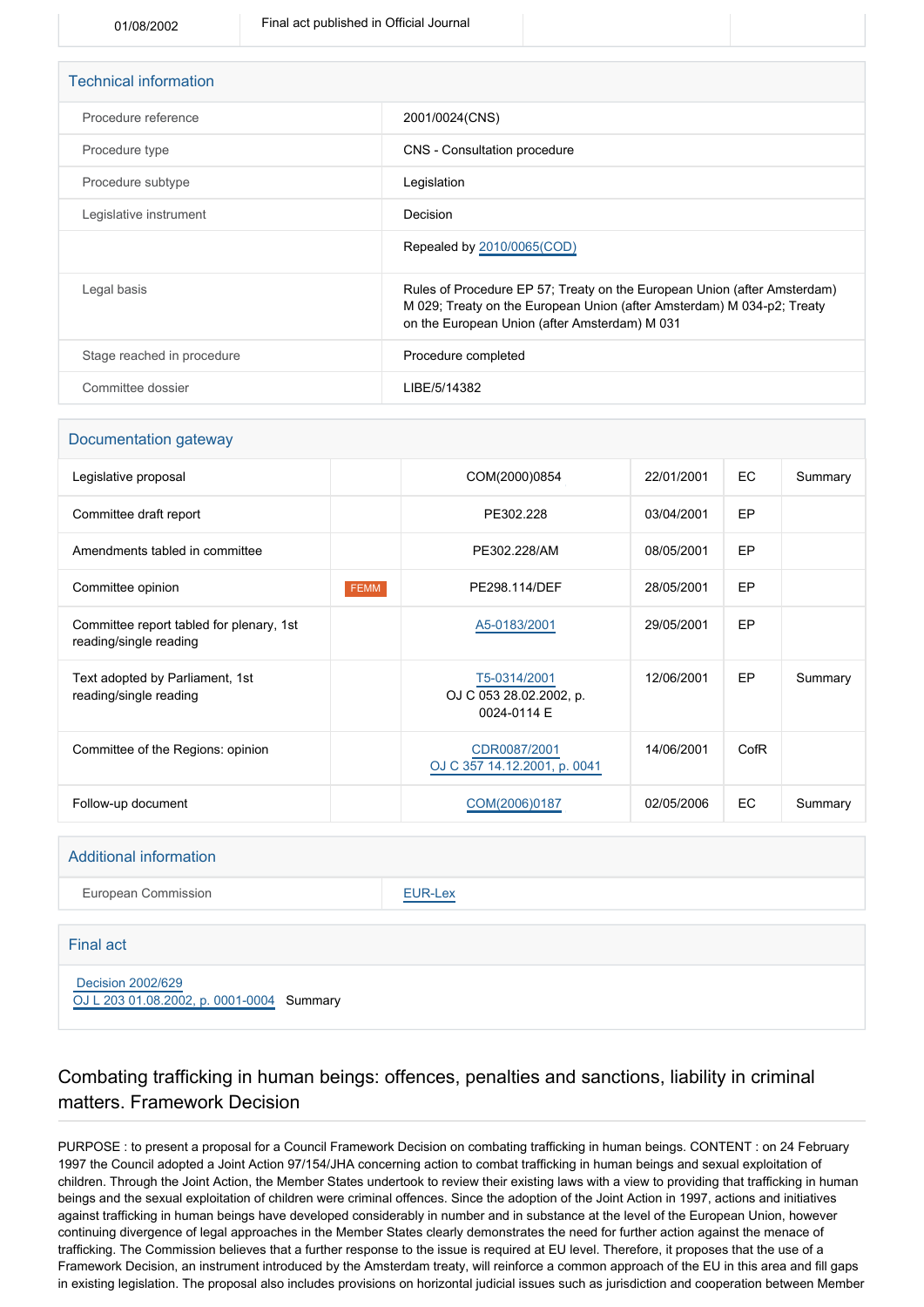States. The proposal covers trafficking in human beings for the purposes of labour and sexual exploitation, not including sexual exploitation of children and child pornography which is covered in a separate proposal (see CNS/2001/0025). The main provisions of the proposal are as follows: - an obligation put on the Member States to ensure that trafficking in human beings for the purpose of labour exploitation is punishable: trafficking is defined to include the recruitment, transportation, or transfer of a person, including harbouring and subsequent reception of and the exchange of control over him or her for the purpose of exploiting him or her in the production of goods or provisions of services. Labour exploitation is defined to be an infringement of labour standards governing working conditions, salaries and health and safety; - an obligation put on the Member States to ensure that trafficking in human beings for the purpose of sexual exploitation is punishable. Sexual exploitation includes the purposes to exploit a person in prostitution, in pornographic performances or in the production of pornographic material; - an obligation on Member States to ensure that instigation of, aiding, abetting and attempt to commit trafficking for the purpose of labour exploitation and trafficking for the purpose of sexual exploitation is punishable. The penalties for labour exploitation shall include imprisonment with a maximum penalty that is not less than 6 years. In cases where trafficking in human beings involves criminal conduct, the Member States shall ensure that when aggravating circumstances apply the offences shall be punishable by terms of imprisonment with a maximum penalty that is not less than 10 years. Moreover, provisions are also provided in relation to the liability of the legal persons. In addition, the framework decision establishes a series of criteria conferring jurisdiction on national enforcement andjudicial authorities to prosecute and examine cases involving the offences referred to in this framework decision. A Member State shall establish its jurisdiction in three situations: - where the offence is committed in whole or in part on its territory, irrespective of the status or the nationality of the person involved (territoriality principle), or - where the offender is a national (active personality principle) or - where the offence is committed for the benefit of a legal person established in the territory of that Member State. Other provisions takes account of the fact that some Member States do not extradite their nationals and seeks to ensure that persons suspected of having committed trafficking offences do not evade prosecution because extradition is refused in principle on the grounds that they are nationals of that state. The Commission is also of the view that an Article on victims should be included in this Framework Decision. In addition, the Framework Decision requires Member States to afford each other mutual assistance to the widest extent possible in judicial proceedings on trafficking in human beings. It also stipulates that the appropriate use of existing co-operation mechanisms such as the liaison magistrates and the European Judicial Network and that Europol should be properly involved. Lastly, Member States that shall take the necessary measures to comply with this Framework Decision not later than 31.12.2002. Furthermore, the Council will by the 30.06.2004 assess the extent to which Member States have taken the necessary measures to comply with this Framework Decision.?

## Combating trafficking in human beings: offences, penalties and sanctions, liability in criminal matters. Framework Decision

The committee adopted the report by Ewa KLAMT (EPP-ED, D) broadly approving the Commission proposal (under the consultation procedure) subject, nevertheless, to a large number of amendments designed to tidy up the text. For example, it felt that human trafficking should not only be made punishable, but should explicitly be classed as a criminal offence. However, assistance given to persons without proper papers on humanitarian grounds should not be considered a crime. By contrast, complicity of civil servants, police officers or custom officials should be punished more severely. The committee was also in favour of setting up a compensation fund for victims, to be financed from the confiscated proceeds of crime. Other amendments concerned adequate protection for victims and witnesses, providing victims of human trafficking with a temporary residence permit for the duration of an investigation or legal procedure and setting up a database of missing persons.?

#### Combating trafficking in human beings: offences, penalties and sanctions, liability in criminal matters. Framework Decision

The Justice and Home Affairs Commissioner, Mr VITORINO, agreed to place the Commission's proposal, on which Mrs KLAMT bases her report, in a much broader context - which is to combat against organised crime and prevention measures aiming to dampen the treatment of human beings. The Council has already, in March, adopted a Decision on a strategy for assistance and protection for victims. The Commission shares the objectives of certain amendments, it cannot on the other hand accept those already covered by other framework decisions. The Commissioner considerd that it would be positive to create a fund in roder to protect the victim but believes that the amendment on this point goes against the principle of subsidiarity. On the other hand, he accpets the amendments which require the ratification of the Charter of Fundamental Rights of children and also of those aiming to take into consideration handicapped children. He also recalls that there is actually a compromise on the penalties and their rigour.?

### Combating trafficking in human beings: offences, penalties and sanctions, liability in criminal matters. Framework Decision

In adopting the report of Eva KLAMT (EPP-ED, D) (see previous document), MEPs made some minor changes. In spite of its broad agreement, MEPs adopted 37 amemdments to tidy up the text. In motions of order before the vote, Hubert PIRKER (EVP/ED, A) and Anna TERRON I CUSI (PES, E) protested that Council had already reached agreement on the framework decision on all points but has not waited for Parliament's formal advice, even though Council had promised to take Parliament's view into account, as is compulsory according to the Treaty.?

Combating trafficking in human beings: offences, penalties and sanctions, liability in criminal matters. Framework Decision

The Council reached a political agreement, with prejudice from parliamentary reserves from certain delegations and the examination of the European Parliament's opinion, on the draft framework decision, on coming to a consensus on the only question which remains open, that is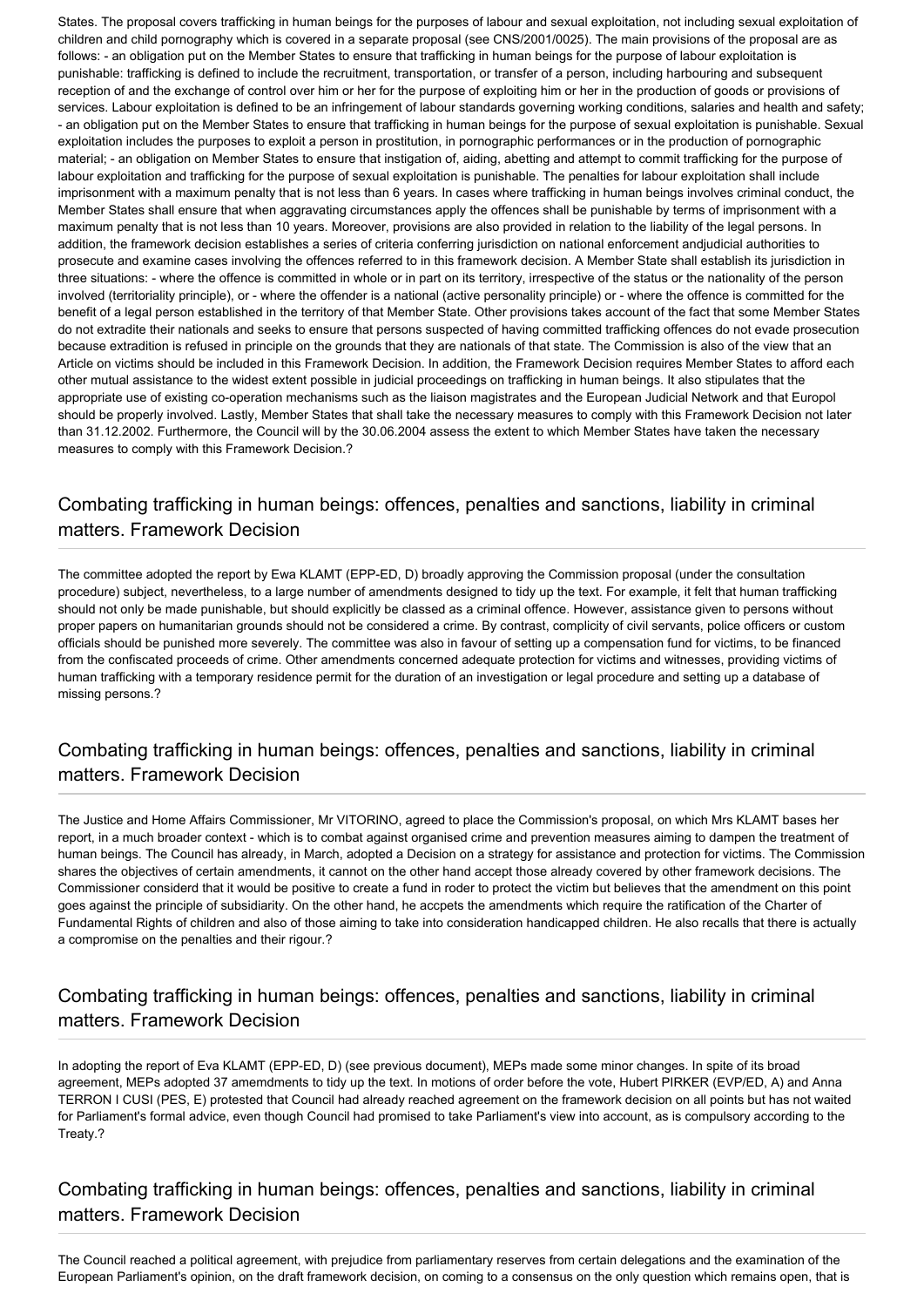the minimum ceiling of maximum penal sanctions to be imposed to persons judged guilty of human trafficking (8 years when it is an aggravating circumstance). The European Parliament's opinion shall be examined by the Group of Advisors JHA with a view to the adoption of the instrument as soon as possible. At the time of its formal adoption, a joint declaration from Denmark, Austria and Germany should be included in the minutes specifying their opposition to the principle of the approximation of sentences by setting a minimum level for a maximum sentence. ?

# Combating trafficking in human beings: offences, penalties and sanctions, liability in criminal matters. Framework Decision

PURPOSE : to adopt a Council Framework Decision on combating trafficking in human beings. COMMUNITY MEASURE : Council Framework Decision 2002/629/JHA on combating trafficking in human beings. CONTENT : this present framework decision intends to replace Council Joint Action 97/154/JHA of 24 February 1997 concerning action to combat trafficking in human beings and sexual exploitation of children. The reason for the current framework decision being that there was a need for further legislative action addressing the divergence of legal approaches in the Member States in this area. Trafficking in human beings comprises serious violations of fundamental human rights and human dignity and involves ruthless practices such as the abuse and deception of vulnerable persons, as well as the use of violence, threats, debt bondage and coercion. It is necessary that the serious criminal offence of trafficking in human beings be addressed not only through individual action by each Member State but by a comprehensive approach in which the definition of constituent elements of criminal law common to all Member States, including effective, proportionate and dissuasive sanctions, forms an integral part. In accordance with the principles of subsidiarity and proportionality, this Framework Decision confines itself to the minimum required in order to achieve those objectives at European level and does not go beyond what is necessary for that purpose. The Framework Decision sets out the following measures : - offences concerning trafficking in human beings for the purposes of labour exploitation or sexual exploitation : each Member State shall take the necessary measures to ensure that the following acts are punishable: the recruitment, transportation, transfer, harbouring, subsequent reception of a person, including exchange or transfer of control over that person, where: a) use is made of coercion, force or threat, including abduction, or b) use is made of deceit or fraud, or c) there is an abuse of authority or of a position of vulnerability, which is such that the person has no real and acceptable alternative but to submit to the abuse involved, or d) payments or benefits are given or received to achieve the consent of a person having control over another person for the purpose of exploitation of that person's labour or services, including at least forced or compulsory labour or services, slavery or practices similar to slavery or servitude, or for the purpose of the exploitation of the prostitution of others or other forms of sexual exploitation, including in pornography. It should be clarified that for the purpose of this Framework Decision, 'child' shall mean any person below 18 years of age. - instigation, aiding, abetting and attempt : each Member State shall take the necessary measures to ensure that the instigation of, aiding, abetting or attempt to commit an offence is punishable. - penalties : each Member State shall take the necessary measures to ensure that an offence is punishable by effective, proportionate and dissuasive criminal penalties, which may entail extradition. There shall be a term of imprisonment with a maximum penalty that is not less than eight years where it has been committed in any of the following circumstances: a) the offence has deliberately or by gross negligence endangered the life of the victim; b) the offence has been committed against a victim who was particularly vulnerable. A victim shall be considered to have been particularly vulnerable at least when the victim was under the age of sexual majority under national law and the offence has been committed for the purpose of the exploitation of the prostitution of others or other forms of sexual exploitation, including pornography. - liability of legal persons : each Member State shall take the necessary measures to ensure that legal persons can be held liable for an offence, committed for their benefit by any person, acting either individually or as part of an organ of the legal person, who has a leading position within the legal person. - Sanctions on legal persons : each Member State shall take the necessary measures to ensure that a legal person held liable pursuant to Article 4 is punishable by effective, proportionate and dissuasive sanctions, which shall include criminal or non-criminal fines and may include other sanctions. - Jurisdiction and prosecution : each Member State shall take the necessary measures to establish its jurisdiction over an offence where: the offence is committed in whole or in part within its territory, or the offender is one of its nationals, or the offence is committed for the benefit of a legal person established in the territory of that Member State. A Member State which, under its laws, does not extradite its own nationals shall take the necessary measures to establish its jurisdiction over and to prosecute, where appropriate, an offence when it is committed by its own nationals outside its territory. - protection of and assistance to victims : where the victim is a child, each Member State shall take the measures possible to ensure appropriate assistance for his or her family. Lastly, the Council will, by 1 August 2005 at the latest, on the basis of a report established on the basis of this information and a written report transmitted by the Commission, assess the extent to which Member States have taken the necessary measures in order to comply with this Framework Decision. ENTRY INTO FORCE : 01.08.2002. IMPLEMENTATION : 01.08.2004 in all the Member States including Gibraltar. From this date, Joint Action 97/154/JHA shall cease to apply in so far as it concerns trafficking in human beings.?

### Combating trafficking in human beings: offences, penalties and sanctions, liability in criminal matters. Framework Decision

The European Commission has prepared this Report in compliance with Article 10 of the Council Framework Decision on combating trafficking in human beings. Member States had until 1 August 2004 to comply with the Framework Decision. By 1 August 2004, however, only four Member States (France, Finland, Cyprus and Austria) had forwarded their implementing measures to the Commission. By the end of 2005 the Commission had received no or only preliminary information from four Member States (Portugal, Luxembourg, Ireland and Lithuania). As a result the Report does not refer to these Member States.

The objective of the Framework Decision is to approximate the laws of the Member States in the field of police and judicial co-operation in criminal matters relating to the fight against trafficking in human beings. It also introduces a common framework of provisions, at a European level, which address certain issues such as criminalisation, penalties and other sanctions, aggravating circumstances, jurisdiction, prosecution as well as protection of and assistance to victims.

In its findings the Commission notes that not all of the Member States have transmitted the texts of their implementing measures in a timely fashion. The assessments and conclusion of the Report are, as a result, based on incomplete information. Nevertheless, on the basis of information received, the Commission draws the conclusion that the requirements set out in the Council Framework Decision appear to have been largely met by the Member States ? either through pre-existing domestic laws, or through the implementation of new and specific legislation.